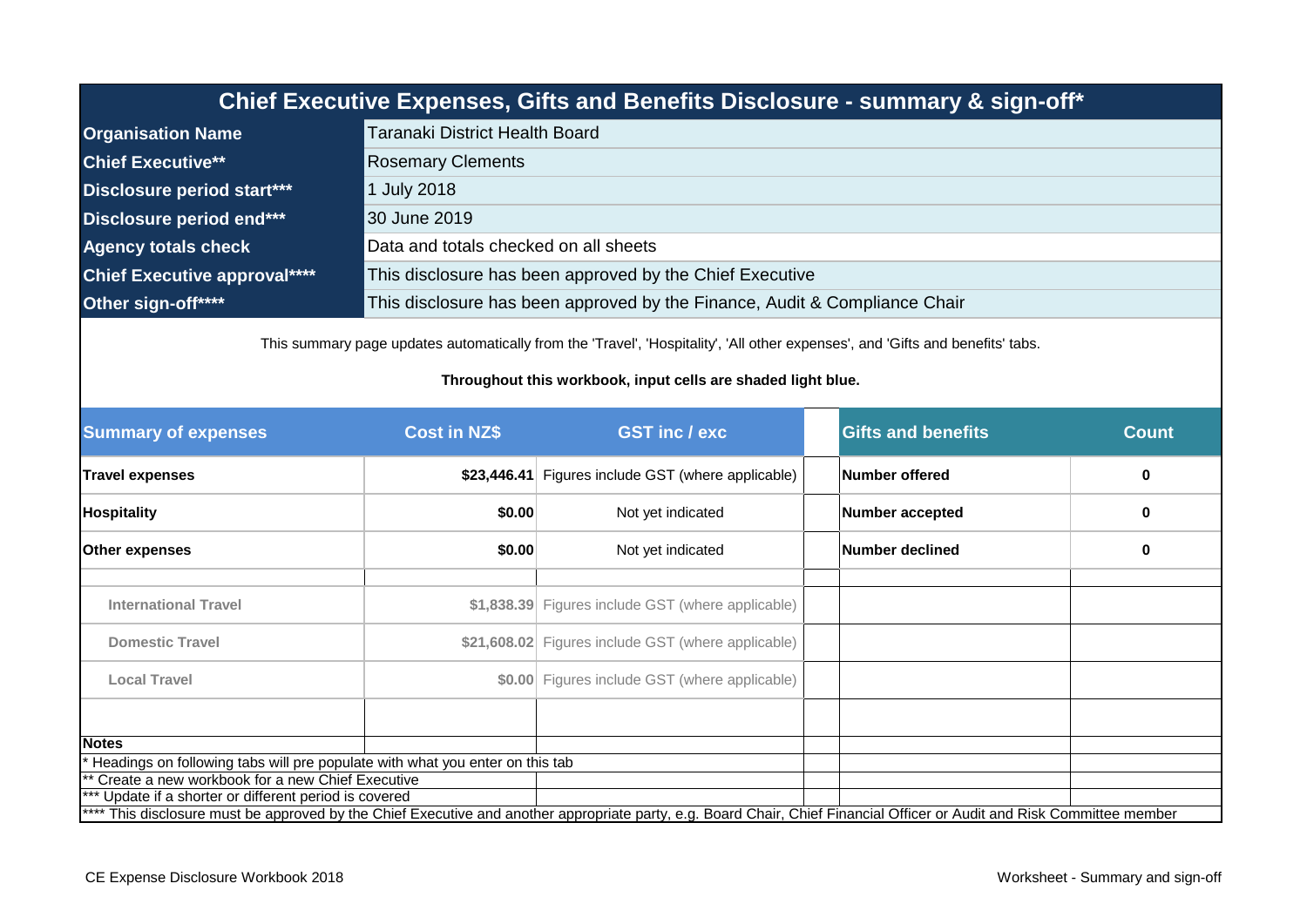| <b>Chief Executive Expense Disclosure</b> |                                                         |  |  |  |  |  |
|-------------------------------------------|---------------------------------------------------------|--|--|--|--|--|
| <b>Organisation Name</b>                  | Taranaki District Health Board                          |  |  |  |  |  |
| <b>Chief Executive</b>                    | <b>Rosemary Clements</b>                                |  |  |  |  |  |
| Disclosure period start                   | 1 July 2018                                             |  |  |  |  |  |
| <b>Disclosure period end</b>              | 30 June 2019                                            |  |  |  |  |  |
| <b>GST on costs</b>                       | Figures include GST (where applicable)                  |  |  |  |  |  |
| <b>Agency totals check</b>                | Data and totals on this worksheet checked and confirmed |  |  |  |  |  |
|                                           |                                                         |  |  |  |  |  |

| Date(s) $*$        | <b>Purpose of travel</b><br><b>Cost in NZ\$</b>                                                                          | <b>Type of expense</b>                                     | Location(s)     |
|--------------------|--------------------------------------------------------------------------------------------------------------------------|------------------------------------------------------------|-----------------|
|                    | (e.g. visiting district office for two days)***                                                                          | (e.g. hotel, airfares, taxis, meals & for how many people) |                 |
| 27 July 2018       | \$16.00 SSHW - visit to Auckland DHB                                                                                     | <b>Airport Parking</b>                                     | New Plymouth    |
| 31/7/18 to 1/8/18  | \$422.00 Parliamentary Function - 20 Celebration of NZ Blood                                                             | <b>Airfares</b>                                            | Wellington      |
| 31/7/18 to 1/8/18  | \$220.15 Parliamentary Function - 20 Celebration of NZ Blood                                                             | Hotel and meals                                            | Wellington      |
| 31/7/18 to 1/8/18  | \$79.40 Parliamentary Function - 20 Celebration of NZ Blood                                                              | Taxi x2                                                    | Wellington      |
| 31/7/18 to 1/8/18  | \$16.00 Parliamentary Function - 20 Celebration of NZ Blood                                                              | Airport Parking                                            | New Plymouth    |
| 2/8/18 to 3/8/18   | \$606.52 Midland Region - HealthShare, CE's and Chairs meetings                                                          | <b>Airfares</b>                                            | <b>Hamilton</b> |
| 2/8/18 to 3/8/18   | \$331.90 Midland Region - HealthShare, CE's and Chairs meetings                                                          | Hotel and meals                                            | Hamilton        |
| 2/8/18 to 3/8/18   | \$111.60 Midland Region - HealthShare, CE's and Chairs meetings                                                          | Taxi x2                                                    | Hamilton        |
| 2/8/18 to 3/8/18   | \$30.00 Midland Region - HealthShare, CE's and Chairs meetings                                                           | <b>Airport Parking</b>                                     | New Plymouth    |
| 8/8/18 to 9/8/18   | \$397.11 Medicines Parliamentary Dinner and then National Chief Executive Meeting                                        | Airfares                                                   | Wellington      |
| 8/8/18 to 9/8/18   | \$220.15 Medicines Parliamentary Dinner and then National Chief Executive Meeting                                        | Hotel and meals                                            | Wellington      |
| 8/8/18 to 9/8/18   | \$35.50 Medicines Parliamentary Dinner and then National Chief Executive Meeting                                         | Taxi                                                       | Wellington      |
| 21 August 2018     | \$416.64 Nursing Advisory Group Meeting                                                                                  | Airfares                                                   | Wellington      |
| 21 August 2018     | \$97.20 Nursing Advisory Group Meeting                                                                                   | Taxi x2                                                    | Wellington      |
| 21 August 2018     | \$16.00 Nursing Advisory Group Meeting                                                                                   | <b>Airport Parking</b>                                     | New Plymouth    |
| 11/8/18 to 13/9/18 | Interviews for Director SSHW/ National CE meeting/ Launch of Federation of Primary<br>\$457.92 Health Aotearoa NZ        | Airfares                                                   | Wellington      |
| 11/8/18 to 13/9/18 | \$201.15 Interviews for Director SSHW/ National CE meeting/ Launch of Federation of Primary<br><b>Health Aotearoa NZ</b> | <b>Hotel and meals</b>                                     | Wellington      |
| 11/8/18 to 13/9/18 | Interviews for Director SSHW/ National CE meeting/ Launch of Federation of Primary<br>\$113.60 Health Aotearoa NZ        | Taxi x3                                                    | Wellington      |
| 24 September 2018  | \$355.50 NZ HealthPartnership Shareholders Day / ERSG Chair Orientation                                                  | Airfares                                                   | Wellington      |
| 24 September 2018  | \$80.70 NZ Health Partnership Shareholders Day / ERSG Chair Orientation                                                  | Taxi x2                                                    | Wellington      |
| 24 September 2018  | \$16.00 NZ Health Partnership Shareholders Day / ERSG Chair Orientation                                                  | <b>Airport Parking</b>                                     | New Plymouth    |

| <b>International Travel</b> (including travel within NZ at beginning and end of overseas trip) |                |                                                                           |                                                                                      |             |  |  |
|------------------------------------------------------------------------------------------------|----------------|---------------------------------------------------------------------------|--------------------------------------------------------------------------------------|-------------|--|--|
| Date(s)*                                                                                       | Cost in NZ\$** | <b>Purpose of travel</b><br>(e.g. attending XYZ conference for 3 days)*** | <b>Type of expense</b><br>(e.g. hotel, airfares, taxis, meals & for how many people) | Location(s) |  |  |
| 19/3/19 to 22/3/19                                                                             |                | \$657.00 Health Roundtable AGM and Beyond 2019 forum                      | Airfares                                                                             | Sydney      |  |  |
| 19/3/19 to 22/3/19                                                                             |                | \$1,038.00 Health Roundtable AGM and Beyond 2019 forum                    | Hotel                                                                                | Sydney      |  |  |
| 19/3/19 to 22/3/19                                                                             |                | \$143.39 Health Roundtable AGM and Beyond 2019 forum                      | Taxi x2                                                                              | Sydney      |  |  |
|                                                                                                |                |                                                                           |                                                                                      |             |  |  |
|                                                                                                |                |                                                                           |                                                                                      |             |  |  |
|                                                                                                |                |                                                                           |                                                                                      |             |  |  |
|                                                                                                |                |                                                                           |                                                                                      |             |  |  |
|                                                                                                |                |                                                                           |                                                                                      |             |  |  |
| <b>Subtotal - international travel</b>                                                         | \$1,838.39     | Check - there are no hidden rows with data                                | Check - each entry provides sufficient information                                   |             |  |  |

| <b>Domestic Travel</b> (within NZ, including travel to and from local airport) |  |  |  |
|--------------------------------------------------------------------------------|--|--|--|

## **International, domestic and local travel expenses**

*All expenses incurred by chief executive during international, domestic and local travel. Group expenses relating to each trip.*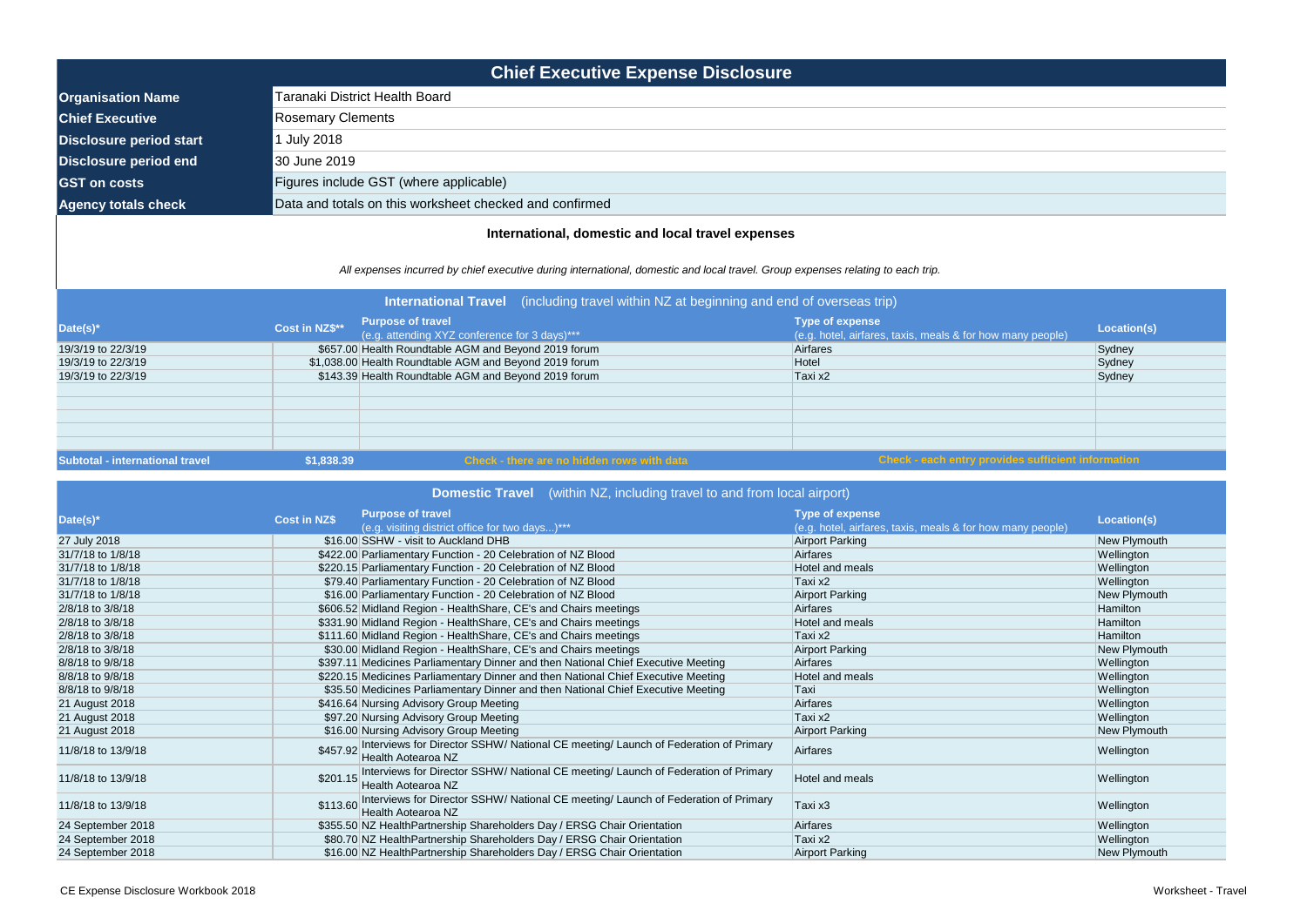| 5 October 2018         | \$850.57 Midland Region - HealthShare, CE's and Chairs meetings                                       | Airfares               | Tauranga            |
|------------------------|-------------------------------------------------------------------------------------------------------|------------------------|---------------------|
| 5 October 2018         | \$80.70 Midland Region - HealthShare, CE's and Chairs meetings                                        | Taxi x2                | Tauranga            |
| 5 October 2018         | \$16.00 Midland Region - HealthShare, CE's and Chairs meetings                                        |                        |                     |
|                        |                                                                                                       | <b>Airport Parking</b> | New Plymouth        |
| 11/10/18 to 12/10/18   | \$541.00 National CE meeting / Safe Staffing meeting                                                  | Airfares               | Wellington          |
| 11/10/18 to 12/10/18   | \$103.30 National CE meeting / Safe Staffing meeting                                                  | Taxi x5                | Wellington          |
| 11/10/18 to 12/10/18   | \$40.00 National CE meeting / Safe Staffing meeting                                                   | <b>Airport Parking</b> | New Plymouth        |
| 18 October 2018        | \$509.76 ERSG Industrial Relations                                                                    | Airfares               | Wellington          |
| 18 October 2019        | \$16.00 ERSG Industrial Relations                                                                     | <b>Airport Parking</b> | New Plymouth        |
| 27/11/18 to 28/11/18   | \$415.00 Workforce Directorate/ SSHW / SCC workshop                                                   | Airfares               | Wellington          |
| 27/11/18 to 28/11/18   | \$386.00 Workforce Directorate/ SSHW / SCC workshop                                                   | Hotel and meals        | Wellington          |
| 27/11/18 to 28/11/18   | \$126.30 Workforce Directorate/ SSHW / SCC workshop                                                   | Taxi x6                | Wellington          |
| 27/11/18 to 28/11/2018 | \$30.00 Workforce Directorate/ SSHW / SCC workshop                                                    | <b>Airport Parking</b> | New Plymouth        |
|                        | Midland Region - HealthShare, CE's and Chairs meetings / Midland Board Development                    |                        |                     |
| 5/12/18 to 7/12/18     | \$530.00<br>Days                                                                                      | Airfares               | Tauranga            |
| 5/12/18 to 7/12/18     | Midland Region - HealthShare, CE's and Chairs meetings / Midland Board Development<br>\$69.30<br>Days | Taxi x3                | Tauranga            |
| 5/12/18 to 7/12/18     | Midland Region - HealthShare, CE's and Chairs meetings / Midland Board Development<br>\$586.75 Days   | Hotel and meals        | Tauranga            |
| 12/12/18 to 13/12/18   | \$478.08 National CE meeting                                                                          | Airfares               | Wellington          |
| 12/12/18 to 13/12/18   | \$269.10 National CE meeting                                                                          | Hotel                  | Wellington          |
| 12/12/18 to 13/12/18   | \$94.10 National CE meeting                                                                           | Taxi x4                | Wellington          |
| 25 January 2019        | \$396.78 SSHW Governance                                                                              | Airfares               | Wellington          |
| 29/01/2019 to 30/1/19  | \$624.01 ERSG Industrial Relations                                                                    | Airfares               | Wellington          |
|                        | \$197.10 ERSG Industrial Relations                                                                    |                        |                     |
| 29/01/2019 to 30/1/19  |                                                                                                       | Hotel and meals        | Wellington          |
| 29/01/2019 to 30/1/19  | \$59.50 ERSG Industrial Relations                                                                     | Taxi x3                | Wellington          |
| 29/01/2019 to 30/1/19  | \$16.00 ERSG Industrial Relations                                                                     | <b>Airport Parking</b> | New Plymouth        |
| 31/1/19 to 1/2/19      | \$253.44 Midland Region - HealthShare, CE's and Chairs meeting                                        | Airfares               | Rotorua             |
| 31/1/19 to 1/2/19      | \$319.40 Midland Region - HealthShare, CE's and Chairs meeting                                        | Hotel and meals        | Rotorua             |
| 31/1/19 to 1/2/19      | \$35.60 Midland Region - HealthShare, CE's and Chairs meeting                                         | Taxi                   | Rotorua             |
| 31/1/19 to 1/2/19      | \$16.00 Midland Region - HealthShare, CE's and Chairs meeting                                         | <b>Airport Parking</b> | New Plymouth        |
| 12/2/19 to 14/2/19     | \$436.80 ERSG Industrial Relations / National CE meeting                                              | Airfares               | Wellington          |
| 12/2/19 to 14/2/19     | \$323.10 ERSG Industrial Relations / National CE meeting                                              | Hotel and meals        | Wellington          |
| 12/2/19 to 14/2/19     | \$93.30 ERSG Industrial Relations / National CE meeting                                               | Taxi x3                | Wellington          |
| 12/2/19 to 14/2/19     | \$44.00 National CE and workshop                                                                      | <b>Airport Parking</b> | New Plymouth        |
| 22 February 2019       | \$614.10 ERSG Industrial Relations / ERSG face to face                                                | Airfares               | Wellington          |
|                        | \$16.00 ERSG Industrial Relations / ERSG face to face                                                 | <b>Airport Parking</b> |                     |
| 22 February 2019       |                                                                                                       |                        | New Plymouth        |
| 4 March 2019           | \$449.28 ERSG Industrial Relations                                                                    | Airfares               | Wellington          |
| 4 March 2019           | \$16.00 ERSG Industrial Relations                                                                     | <b>Airport Parking</b> | New Plymouth        |
| 13/3/19 to 14/3/19     | \$450.00 Meeting with DG / National CE meeting                                                        | Airfares               | Wellington          |
| 13/3/19 to 14/3/19     | \$359.10 Meeting with DG / National CE meeting                                                        | Hotel and meals        | Wellington          |
| 13/3/19 to 14/3/19     | \$30.00 Meeting with DG / National CE meeting                                                         | <b>Airport Parking</b> | New Plymouth        |
| 2 April 2019           | \$475.00 ERSG Related meeting (Review of TOR)                                                         | Airfares               | Wellington          |
| 2 April 2019           | \$78.60 ERSG Related meeting (Review of TOR)                                                          | Taxi x2                | Wellington          |
| 2 April 2019           | \$16.00 ERSG Industrial Relations                                                                     | <b>Airport Parking</b> | New Plymouth        |
| 5 April 2019           | \$650.89 Midland Region - HealthShare, CE's and Chairs meeting                                        | Airfares               | Tauranga            |
| 5 April 2019           | \$73.60 Midland Region - HealthShare, CE's and Chairs meeting                                         | Taxi x2                | Tauranga            |
| 10/4/2019 to 11/4/2019 | \$430.08 National CE/Chairs and National CE meetings                                                  | Airfares               | Wellington          |
| 10/4/2019 to 11/4/2019 | \$332.71 National CE/Chairs and National CE meetings                                                  | Hotel and meals        |                     |
|                        |                                                                                                       |                        | Wellington          |
| 10/4/2019 to 11/4/2019 | \$37.50 National CE/Chairs and National CE meetings                                                   | Taxi x4                | Wellington          |
| 29 April 2019          | \$478.00 SSHW Governance Group                                                                        | Airfares               | Wellington          |
| 29 April 2019          | \$80.20 SSHW Governance Group                                                                         | Taxi                   | Wellington          |
| 29 April 2019          | \$16.00 ERSG Industrial Relations                                                                     | <b>Airport Parking</b> | New Plymouth        |
| 2/5/2019 to 9/5/2019   | \$760.34 Celebrating Research Excellence 2019 Award / National CE meetings                            | Airfares               | Auckland/Wellington |
| 2/5/2019 to 9/5/2019   | \$769.91 Celebrating Research Excellence 2019 Award / National CE meetings                            | Hotels and meals       | Auckland/Wellington |
| 2/5/2019 to 9/5/2019   | \$132.30 Celebrating Research Excellence 2019 Award / National CE meetings                            | Taxi x4                | Auckland/Wellington |
| 2/5/2019 to 9/5/2019   | \$42.00 Celebrating Research Excellence 2019 Award / National CE meetings                             | airport parking        | New Plymouth        |
| 28 May 2019            | \$564.00 ERSG Industrial Relations                                                                    | Airfares               | Wellington          |
| 28 May 2019            | \$73.20 ERSG Industrial Relations                                                                     | Taxi x 2               | Wellington          |
| 28 May 2019            | \$16.00 ERSG Industrial Relations                                                                     | <b>Airport Parking</b> | New Plymouth        |
|                        |                                                                                                       |                        |                     |

| Tauranga                 |
|--------------------------|
| Tauranga                 |
| New Plymouth             |
| Wellington               |
| Wellington               |
| <b>New Plymouth</b>      |
| Wellington               |
| New Plymouth             |
| Wellington               |
| Wellington               |
| Wellington               |
| New Plymouth             |
| Tauranga                 |
| Tauranga                 |
| Tauranga                 |
| Wellington               |
| Wellington               |
| Wellington               |
| Wellington               |
| Wellington               |
| Wellington               |
| Wellington               |
| New Plymouth             |
| Rotorua                  |
| Rotorua                  |
| Rotorua                  |
| New Plymouth             |
| Wellington               |
| Wellington               |
| Wellington               |
| New Plymouth             |
| Wellington               |
| New Plymouth             |
| Wellington               |
| New Plymouth             |
| Wellington               |
| Wellington               |
| <b>New Plymouth</b>      |
| Wellington               |
| Wellington               |
| New Plymouth             |
| Tauranga                 |
| Tauranga                 |
| Wellington               |
| Wellington               |
| Wellington<br>Wellington |
| Wellington               |
| New Plymouth             |
| Auckland/Wellington      |
| Auckland/Wellington      |
| Auckland/Wellington      |
| New Plymouth             |
| Wellington               |
| Wellington               |
| <b>New Plymouth</b>      |
|                          |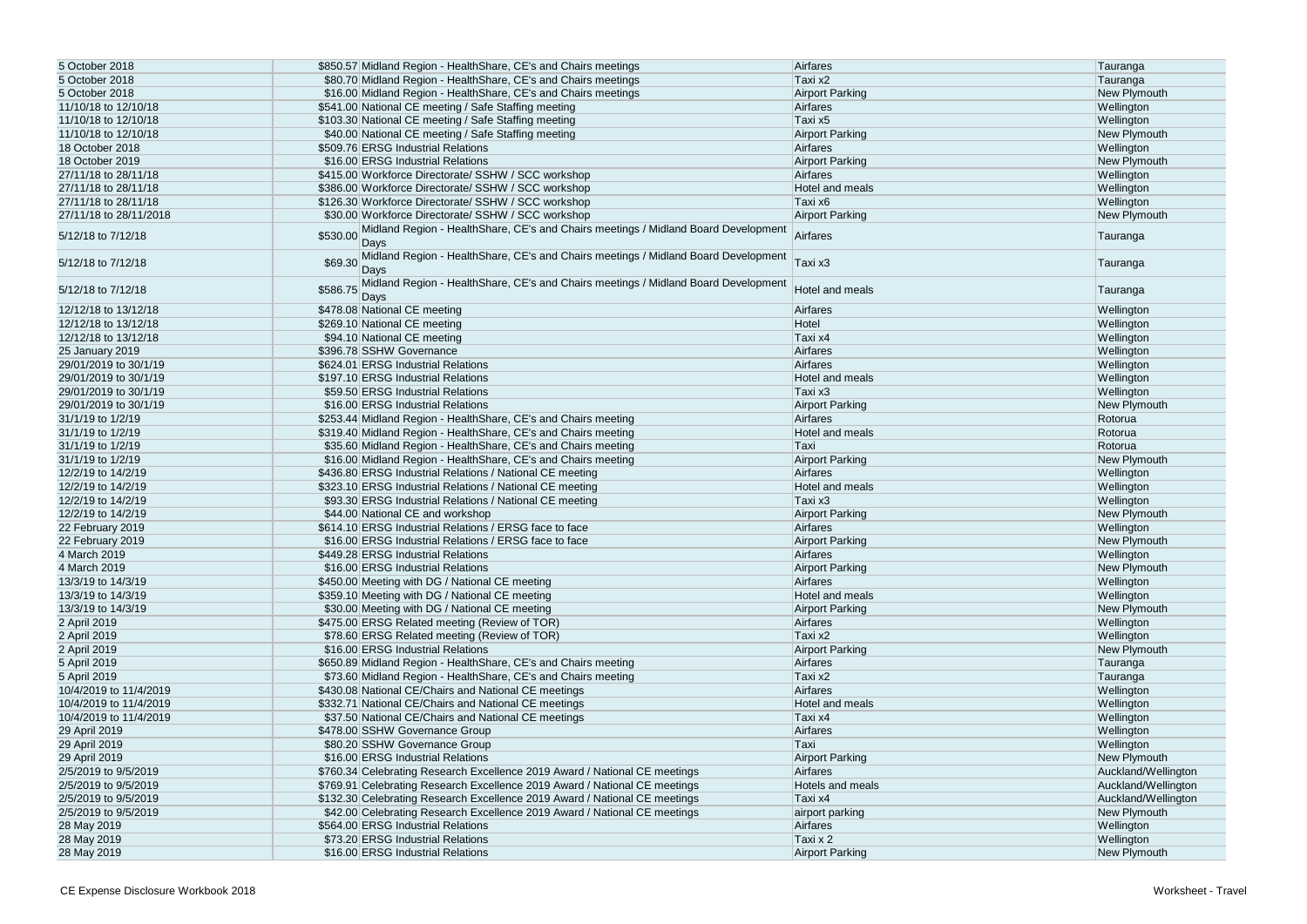| <b>Subtotal - domestic travel</b> | \$21,608.02                   | Check - there are no hidden rows with data                     |                        | <b>Check - each entry provides sufficient information</b> |
|-----------------------------------|-------------------------------|----------------------------------------------------------------|------------------------|-----------------------------------------------------------|
|                                   |                               |                                                                |                        |                                                           |
| 28 June 2019                      |                               | \$54.70 ERSG / MOH & TDHB Strategic conversation               | Taxi x2                | Wellington                                                |
| 28 June 2019                      |                               | \$430.08 ERSG / MOH & TDHB Strategic conversation              | Airfares               | Wellington                                                |
| 20 June 2019                      | \$16.00 HRSA                  |                                                                | <b>Airport Parking</b> | New Plymouth                                              |
| 20 June 2019                      | \$102.00 HRSA                 |                                                                | Taxi x3                | Wellington                                                |
| 20 June 2019                      | \$487.10 HRSA                 |                                                                | Airfares               | Wellington                                                |
| 13 June 2019                      | \$430.09 National CE meetings |                                                                | Airfares               | Wellington                                                |
| 13 June 2019                      | \$16.00 National CE meetings  |                                                                | <b>Airport Parking</b> | New Plymouth                                              |
| 6/6/2019 to 7/6/2019              |                               | \$12.00 Midland Region - Health Share, CE's and Chairs meeting | <b>Airport Parking</b> | New Plymouth                                              |
| 6/6/2019 to 7/6/2019              |                               | \$251.21 Midland Region - HealthShare, CE's and Chairs meeting | Hotel and meals        | Rotorua                                                   |
| 6/6/2019 to 7/6/2019              |                               | \$650.00 Midland Region - HealthShare, CE's and Chairs meeting | Airfares               | Rotorua                                                   |

## **Notes**

\* Any non-standard date format or date outside 1 July 2018 - 30 June 2019 will raise an alert. Check entry and select 'Yes' to accept/continue.

\*\* Note that GST may not apply to overseas purchases.

\*\*\* Please include sufficient information to explain the trip and its costs including destination and duration.

|                                |                     |                                                             | <b>Local Travel</b> (within City, excluding travel to airport) |                                                     |
|--------------------------------|---------------------|-------------------------------------------------------------|----------------------------------------------------------------|-----------------------------------------------------|
| Date(s)*                       | <b>Cost in NZ\$</b> | <b>Purpose of travel</b><br>(e.g. meeting with Minister)*** |                                                                | <b>Type of expense</b><br>(e.g. taxi, parking, bus) |
| <b>Subtotal - local travel</b> | \$0.00              |                                                             | <b>Check - there are no hidden rows with data</b>              | <b>Check - each entry pr</b>                        |
|                                |                     |                                                             |                                                                |                                                     |

**Total travel expenses \$23,446.41** 



Insert additional rows as needed: right click on a row number (left of screen) and select Insert - this will insert a row above selected row.

Group expenditure relating to each overseas trip.

Subtotals and totals will appear automatically once you put information in rows above.

Mark clearly if there is no information to disclose - provide a note to this effect in the 'Date' column (column A) for each travel category (local, domestic and international).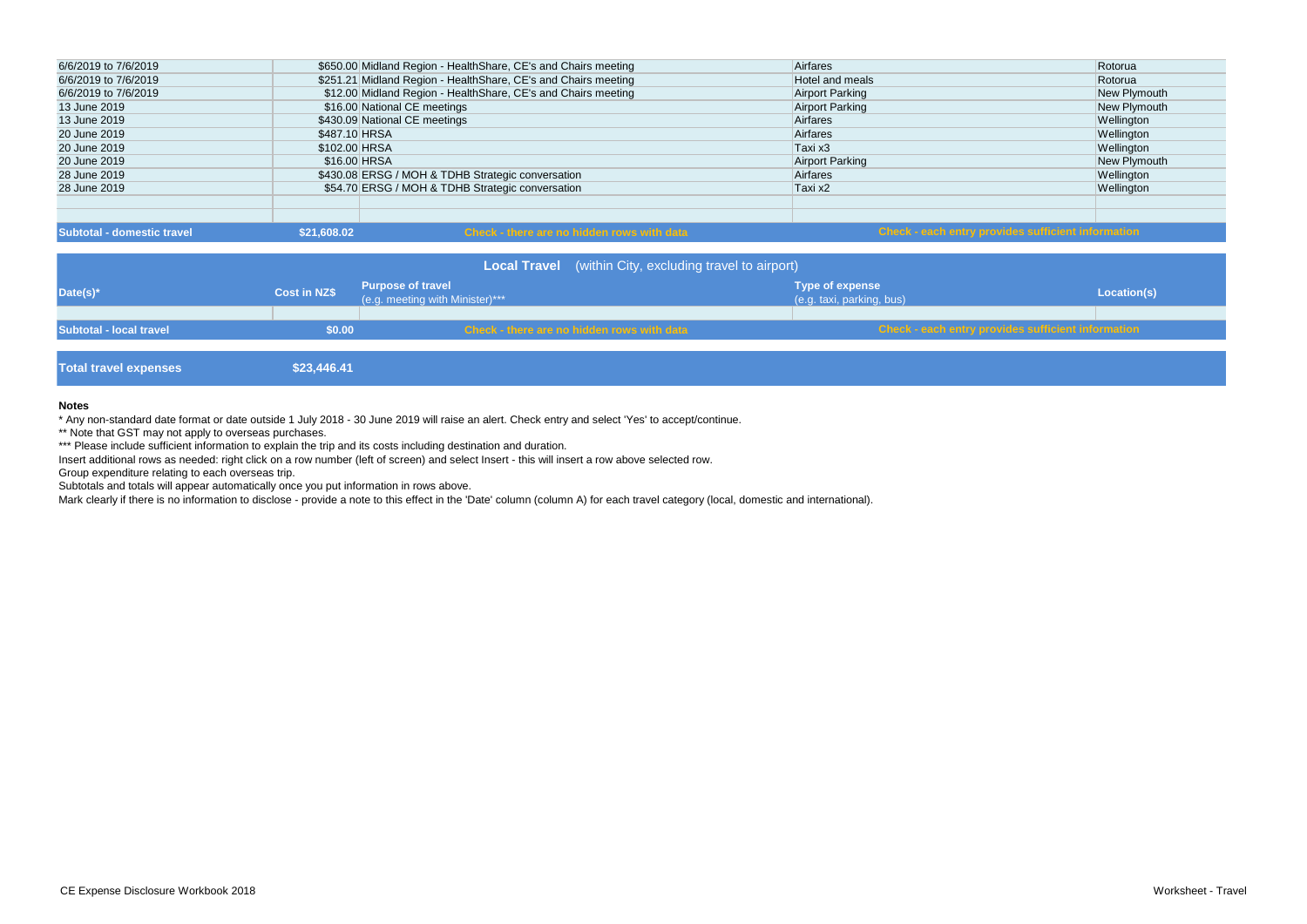|                                                                              | <b>Chief Executive Expense Disclosure</b>    |                                                                                                                                                              |                                                                     |             |  |  |  |  |
|------------------------------------------------------------------------------|----------------------------------------------|--------------------------------------------------------------------------------------------------------------------------------------------------------------|---------------------------------------------------------------------|-------------|--|--|--|--|
| <b>Organisation Name</b>                                                     |                                              | Taranaki District Health Board                                                                                                                               |                                                                     |             |  |  |  |  |
| <b>Chief Executive</b>                                                       | <b>Rosemary Clements</b>                     |                                                                                                                                                              |                                                                     |             |  |  |  |  |
| <b>Disclosure period start</b>                                               | 1 July 2018                                  |                                                                                                                                                              |                                                                     |             |  |  |  |  |
| <b>Disclosure period end</b>                                                 | 30 June 2019                                 |                                                                                                                                                              |                                                                     |             |  |  |  |  |
|                                                                              |                                              |                                                                                                                                                              |                                                                     |             |  |  |  |  |
| <b>GST on costs</b>                                                          |                                              |                                                                                                                                                              |                                                                     |             |  |  |  |  |
| <b>Agency totals check</b>                                                   |                                              | Data and totals on this worksheet checked and confirmed                                                                                                      |                                                                     |             |  |  |  |  |
|                                                                              | <b>Hospitality Offered to Third Parties*</b> |                                                                                                                                                              |                                                                     |             |  |  |  |  |
|                                                                              |                                              | All hospitality expenses provided by the chief executive in the context of his/her job to anyone external to the Public Service or statutory Crown entities. |                                                                     |             |  |  |  |  |
| Date(s)**                                                                    | <b>Cost in NZ\$</b>                          | <b>Purpose of hospitality</b><br>(e.g. hosting delegation from China, building relationships, team building)                                                 | <b>Type of expense</b><br>(what and for how many e.g. dinner for 5) | Location(s) |  |  |  |  |
|                                                                              |                                              |                                                                                                                                                              |                                                                     |             |  |  |  |  |
|                                                                              |                                              |                                                                                                                                                              |                                                                     |             |  |  |  |  |
|                                                                              |                                              |                                                                                                                                                              |                                                                     |             |  |  |  |  |
|                                                                              |                                              |                                                                                                                                                              |                                                                     |             |  |  |  |  |
|                                                                              |                                              |                                                                                                                                                              |                                                                     |             |  |  |  |  |
|                                                                              |                                              |                                                                                                                                                              |                                                                     |             |  |  |  |  |
|                                                                              |                                              |                                                                                                                                                              |                                                                     |             |  |  |  |  |
|                                                                              |                                              |                                                                                                                                                              |                                                                     |             |  |  |  |  |
|                                                                              |                                              |                                                                                                                                                              |                                                                     |             |  |  |  |  |
| <b>Total hospitality expenses</b>                                            | \$0.00                                       | Check - there are no hidden rows with data                                                                                                                   | Check - each entry provides sufficient information                  |             |  |  |  |  |
|                                                                              |                                              |                                                                                                                                                              |                                                                     |             |  |  |  |  |
| <b>Notes</b>                                                                 |                                              | Third parties include people and organisations external to the public service or statutory Crown entities.                                                   |                                                                     |             |  |  |  |  |
|                                                                              |                                              | * Any non-standard date format or date outside 1 July 2018 - 30 June 2019 will raise an alert. Check entry and select 'Yes' to accept/continue.              |                                                                     |             |  |  |  |  |
|                                                                              |                                              | Insert additional rows as needed: right click on a row number (left of screen) and select Insert - this will insert a row above selected row.                |                                                                     |             |  |  |  |  |
| Total cost will appear automatically once you put information in rows above. |                                              |                                                                                                                                                              |                                                                     |             |  |  |  |  |
|                                                                              |                                              | Mark clearly if there is no information to disclose - provide a note to this effect in the 'Date' column (column A).                                         |                                                                     |             |  |  |  |  |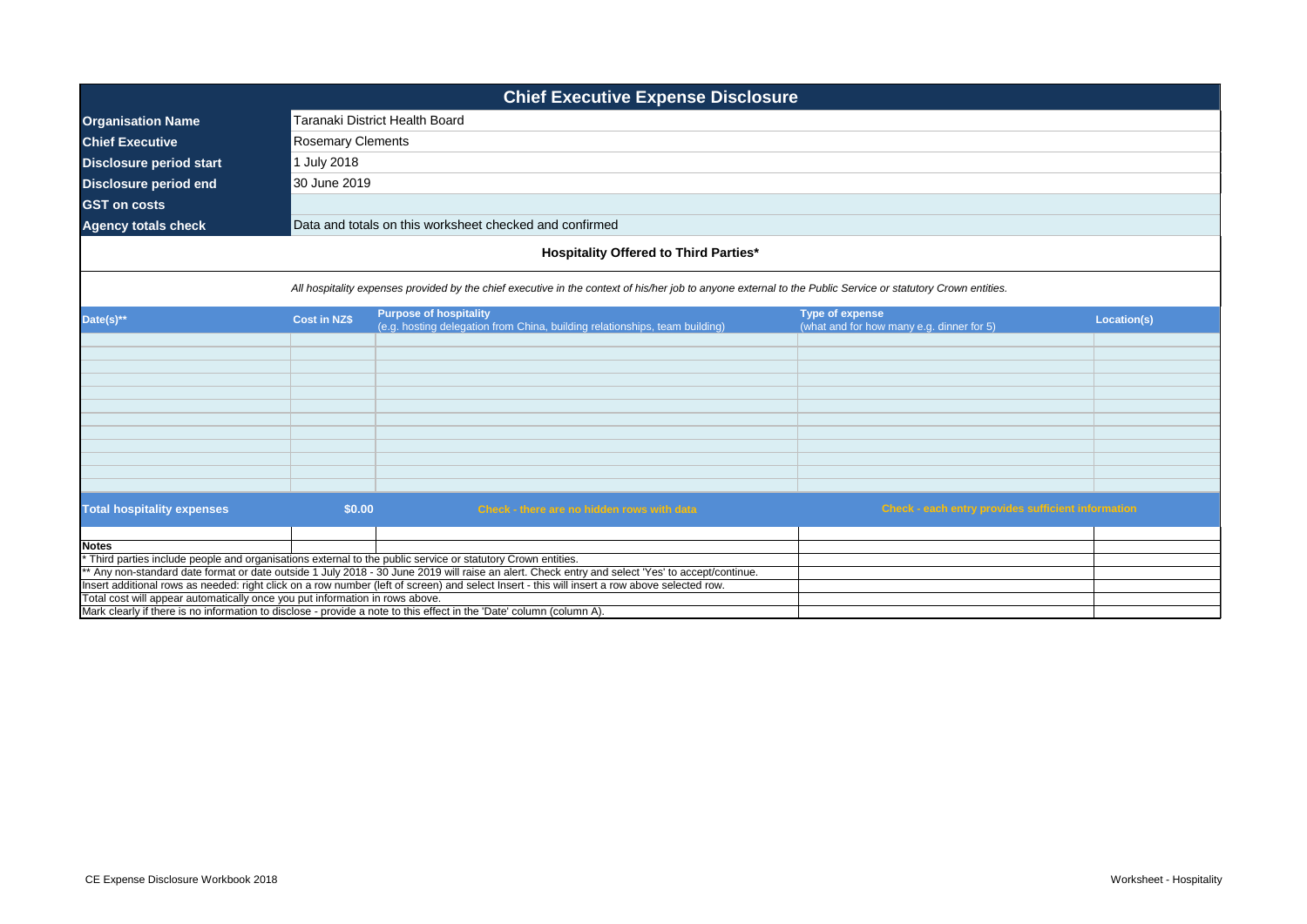| <b>Chief Executive Expense Disclosure</b>                                    |                          |                                                                                                                                                                                                                                                 |                                                                        |             |  |  |  |  |
|------------------------------------------------------------------------------|--------------------------|-------------------------------------------------------------------------------------------------------------------------------------------------------------------------------------------------------------------------------------------------|------------------------------------------------------------------------|-------------|--|--|--|--|
| <b>Organisation Name</b>                                                     |                          | Taranaki District Health Board                                                                                                                                                                                                                  |                                                                        |             |  |  |  |  |
| <b>Chief Executive</b>                                                       | <b>Rosemary Clements</b> |                                                                                                                                                                                                                                                 |                                                                        |             |  |  |  |  |
| <b>Disclosure period start</b>                                               | 1 July 2018              |                                                                                                                                                                                                                                                 |                                                                        |             |  |  |  |  |
| <b>Disclosure period end</b>                                                 | 30 June 2019             |                                                                                                                                                                                                                                                 |                                                                        |             |  |  |  |  |
| <b>GST</b> on costs                                                          |                          |                                                                                                                                                                                                                                                 |                                                                        |             |  |  |  |  |
| <b>Agency totals check</b>                                                   |                          | Data and totals on this worksheet checked and confirmed                                                                                                                                                                                         |                                                                        |             |  |  |  |  |
|                                                                              |                          |                                                                                                                                                                                                                                                 |                                                                        |             |  |  |  |  |
|                                                                              |                          | <b>All Other Expenses</b>                                                                                                                                                                                                                       |                                                                        |             |  |  |  |  |
|                                                                              |                          | All other expenditure incurred by the chief executive that is not travel, hospitality or gifts.<br>Include e.g. phone and data costs, subscriptions, membership fees, conference fees, professional development costs, books and anything else. |                                                                        |             |  |  |  |  |
| Date(s)*                                                                     | <b>Cost in NZ\$</b>      | <b>Purpose of expense</b><br>(e.g. subscription part of employment agreement, development as agreed with SSC)                                                                                                                                   | <b>Type of expense</b><br>(e.g. phone and data costs, membership fees) | Location(s) |  |  |  |  |
|                                                                              |                          |                                                                                                                                                                                                                                                 |                                                                        |             |  |  |  |  |
|                                                                              |                          |                                                                                                                                                                                                                                                 |                                                                        |             |  |  |  |  |
|                                                                              |                          |                                                                                                                                                                                                                                                 |                                                                        |             |  |  |  |  |
|                                                                              |                          |                                                                                                                                                                                                                                                 |                                                                        |             |  |  |  |  |
|                                                                              |                          |                                                                                                                                                                                                                                                 |                                                                        |             |  |  |  |  |
|                                                                              |                          |                                                                                                                                                                                                                                                 |                                                                        |             |  |  |  |  |
|                                                                              |                          |                                                                                                                                                                                                                                                 |                                                                        |             |  |  |  |  |
|                                                                              |                          |                                                                                                                                                                                                                                                 |                                                                        |             |  |  |  |  |
|                                                                              |                          |                                                                                                                                                                                                                                                 |                                                                        |             |  |  |  |  |
| <b>Total other expenses</b>                                                  | \$0.00                   | Check - there are no hidden rows with data                                                                                                                                                                                                      | Check - each entry provides sufficient information                     |             |  |  |  |  |
|                                                                              |                          |                                                                                                                                                                                                                                                 |                                                                        |             |  |  |  |  |
| <b>Notes</b>                                                                 |                          | Any non-standard date format or date outside 1 July 2018 - 30 June 2019 will raise an alert. Check entry and select 'Yes' to accept/continue.                                                                                                   |                                                                        |             |  |  |  |  |
|                                                                              |                          | Insert additional rows as needed: right click on a row number (left of screen) and select Insert - this will insert a row above selected row.                                                                                                   |                                                                        |             |  |  |  |  |
| Total cost will appear automatically once you put information in rows above. |                          |                                                                                                                                                                                                                                                 |                                                                        |             |  |  |  |  |
|                                                                              |                          | Mark clearly if there is no information to disclose - provide a note to this effect in the 'Date' column (column A).                                                                                                                            |                                                                        |             |  |  |  |  |